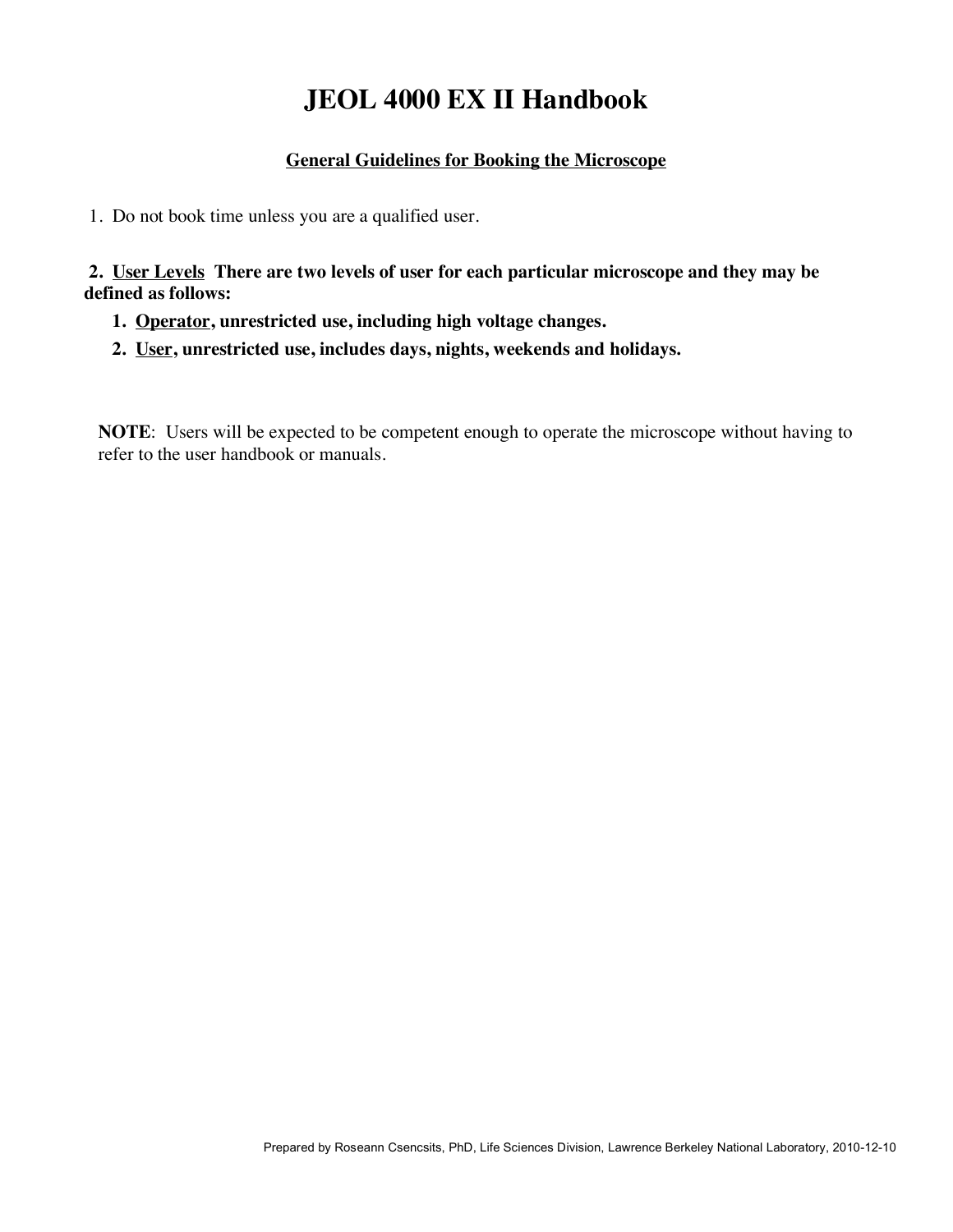# **JEOL 4000 EX II Startup & Routine Alignment Procedures**

#### **Sign in the microscope log.**

Enter the date, your name, sample identification, microscope voltage, the beginning film number and your research notebook identification in the spaces provided.

#### **Accelerating Voltage**

An Operator will bring the microscope up to the requested voltage prior to the beginning of your session.

#### **Fill the anti-contaminator cold traps**

(*Always wear safety glasses when handling liquid nitrogen.*) Be sure that the viewing port is covered and the binoculars are safely out of the way of excess liquid nitrogen drops. These traps need to be topped off every 4 hours. Take care not to let ice inside the cold traps when refilling; this could lead to microscope vibrations.

#### **Specimen loading and Insertion**

Most JEOL 4000 are side entry and standard JEOL insertion protocols should be followed.

#### **Heating Up the Filament**

**Do not heat filament until gun vacuum is less than 6x10-6 Pa and the column vacuum is within 10% of value before inserting specimen.**

- 1. Push **Airlock** release button (Opens gun to column and column to viewing port and camera.).
- 2. Check to be sure filament light comes on (20-30 second delay).

3. Turn on **Filament**. Slowly (30 seconds) turn up heater knob to position 4, wait 10 minutes. After 10 minutes, increase heater knob  $\frac{1}{2}$  step every 30 seconds until emission is visible on screen, then slow to  $\frac{1}{4}$ step every 30 seconds to saturation.

**Note: During filament heating the column and gun vacuums should not exceed 2.2 x10-5 Pa and 7 x10-6 Pa, respectively, in winter these numbers should be much lower (about half) in cold climates.**

**The following chart lists the (suggested film sensitivity), proper standing currents, saturation currents and objective focus values (microscope specific) for selected operating voltages with the specimen at the standard z-height:**

| Film<br>Sensitivity | Voltage<br>(kV) | <b>Standing Current</b><br>$(\mu A)$ | <b>Saturation</b><br>Current $(\mu A)$ | <b>Objective Lens Setting</b><br>(specified by JEOL<br>factory for each TEM) |
|---------------------|-----------------|--------------------------------------|----------------------------------------|------------------------------------------------------------------------------|
| 12                  | 400             | 122.7                                | 128                                    | 7.15                                                                         |
|                     | 350             | 106.5                                |                                        | 6.57                                                                         |
| 13                  | 300             | 91.1                                 |                                        | 5.72                                                                         |
|                     | 250             | 75.9                                 |                                        | 5.01                                                                         |
| 15                  | 200             | 61.1                                 | 68                                     | 4.28                                                                         |
|                     | 150             | 45.5                                 |                                        | 3.54                                                                         |
| 16                  | 100             | 30.2                                 | 35                                     | 2.76                                                                         |

Prepared by Roseann Csencsits, PhD, Life Sciences Division, Lawrence Berkeley National Laboratory, 2010-12-10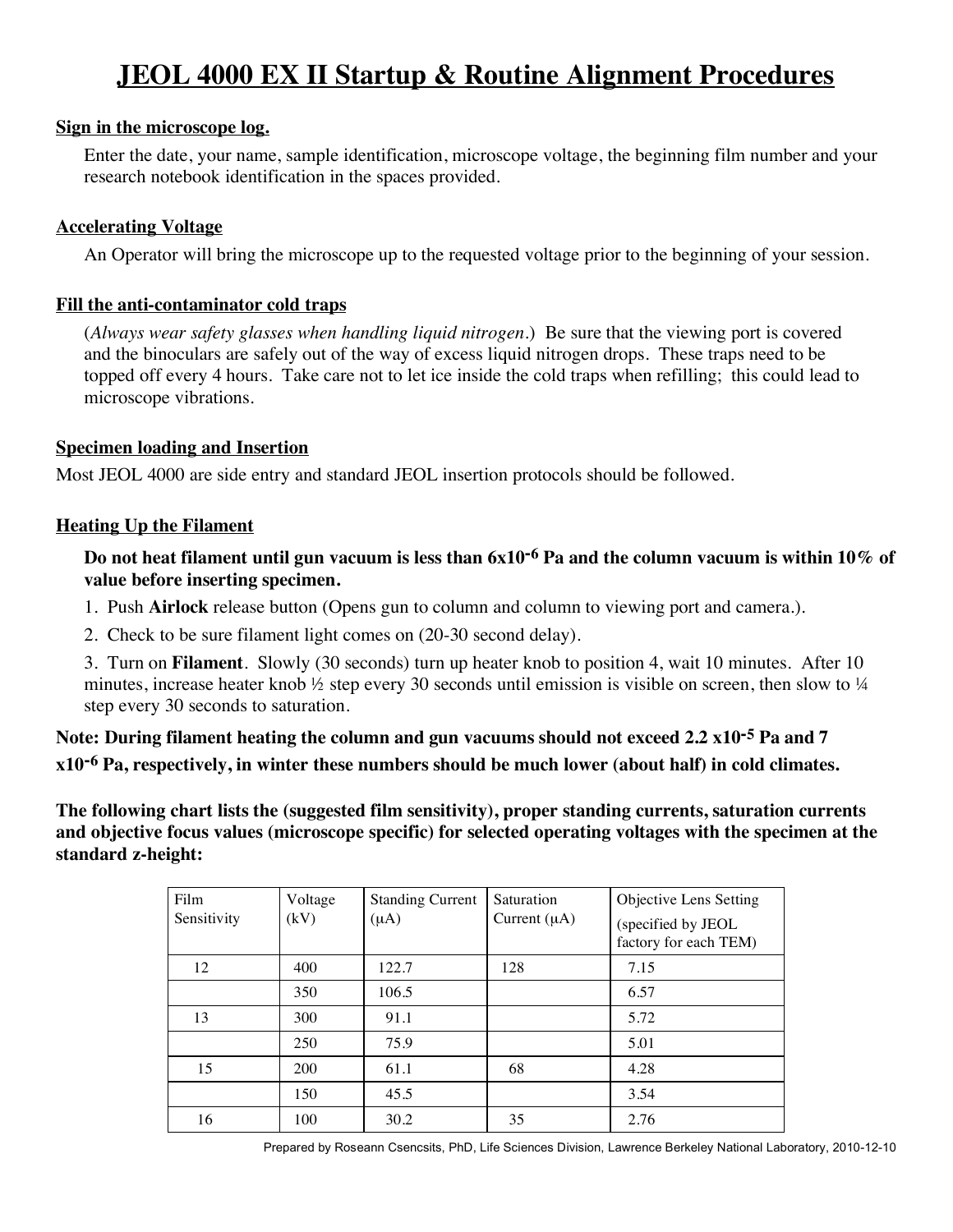#### **Setting Film Sensitivity** This is shown on page 1 of the JEOL CRT.

- 1. Type **FSE** and return into the JEOL computer keyboard.
- 2. Enter the appropriate number from chart above and return.

#### **Z Height Adjustment**

- 1. Set spot size=2, Mag  $\geq$ 25K.
- 2. Turn **Obj** knob so that objective lens is just in the middle of the range for readout =7.15 (for 400kV) on CRT for magnifications between 25-100kx.
- 3. Change Z height control to move specimen up or down to minimize image contrast.

#### **Note: This adjustment must be redone whenever the specimen stage is tilted.**

#### **Condenser Aperture Alignment**

- 1. Focus beam to a small spot using **Brightness** knob (third condenser lens control).
- 2. Center illumination using **Shift X,Y** (beam deflectors, on panel).
- 3. Spread the beam with **Brightness** knob. Center the condenser aperture.
- 4. Repeat steps 1 3 until beam converges to center when focusing/defocusing.

#### **Condenser Astigmatism Correction**

- 1. Engage **Condenser Lens Stigmator**.
- 2. Sharpen filament image using **Def X,Y** (in drawer).
- 3. Disengage **Condenser Lens Stigmator**.

# **Gun and Condenser Lens Alignment**

- 1. Ensure filament is under saturation (see table above).
- 2. Mag≥50K.
- 3. Select the C2 aperture and nominally center it.
- 4. Use **Gun Def** (in drawer) to tilt the gun for symmetric and bright illumination.
- 5. Set spot size=5
- 6. Center illumination using **beam shifts** (on panel).
- 7. Set spot size=1.
- 8. Center illumination using **Gun Shifts** (in drawer).
- 9. Repeat steps 3 6 until there is no shift with spot size change.
- 10. Disengage **Gun** button (in drawer).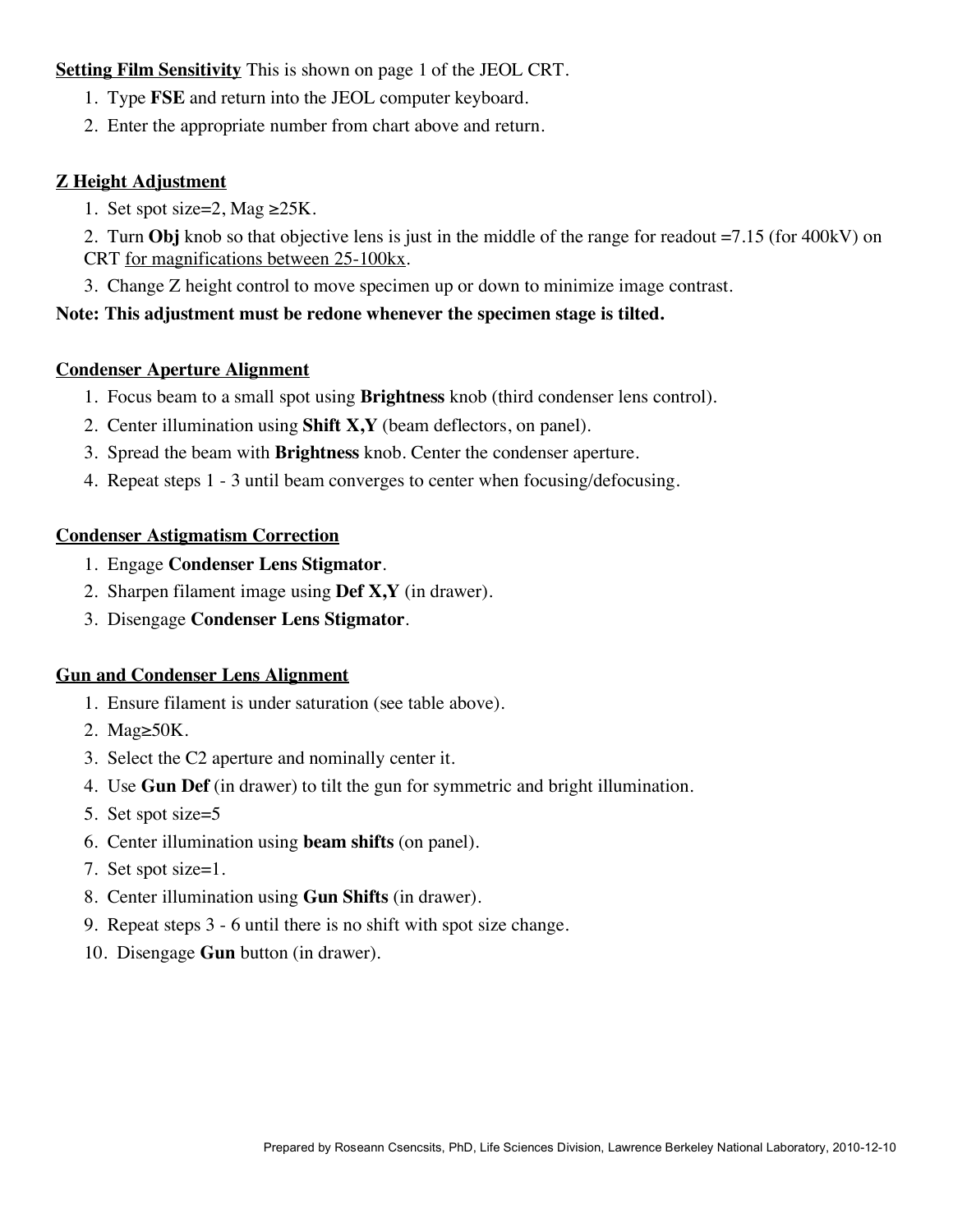# **Beam Tilt-Shift Purity**

**Note: Specimen must be set to the correct height / objective focus before making this adjustment.**

# **Tilt purity**

- 1. Set spot size=2, Mag≈100K.
- 2. Focus beam using **Brightness** knob.
- 3. Engage **Condenser Alignment Tilt** button (in drawer).
- 4. Toggle **Def Wobbler Tilt X** (in drawer, amplitude and frequency of wobbler should be set to maximum, 5).
- 5. Minimize motion of filament image using **Def X** and **Shift X**.
- 6. Repeat steps 4 5 for Y.

# a.Disengage **Def Wobbler Tilt** and **Condenser Alignment Tilt**.

b.Center beam with beam deflectors.

#### **Diffraction Alignment**

- 1. Using **SAM/ROCK** (selected area magnification) mode choose and center the area selecting aperture.
- 2. Engage **Diff** button on panel.
- 3. Focus using **Diff Focus**.
- 4. Engage **Proj** (in drawer).
- 5. Center spot using **Shift X,Y** (in drawer).
- 6. Remove the area selecting aperture and spread the beam.
- 7. Engage **Int Stig** (in drawer), correct astigmatism in caustic figure using **Def X,Y**.

# **Shift purity**

- 1. Set camera length to preferred length for selected area diffraction.
- 2. Defocus beam using **Brightness** knob (*fully clockwise*).
- 3. Obtain caustic with **Diff Focus**, use **DEF-Proj Shift** to center the spot.
- 4. Correct astigmatism using **Intermediate Stigmators** (in drawer).
- 5. Engage **Condenser Alignment Shift** button (in drawer).
- 6. Toggle **Def Wobbler Shift X** (in drawer, amplitude set to 3 and frequency set to 5).
- 7. Minimize motion of filament image using **Def X** and **Shift X**.
- 8. Repeat steps 4 5 for Y.
- 9. Disengage **Def Wobbler Shift** and **Condenser Alignment Shift**.

#### **High Voltage Centering**

- 1. Center point of interest on specimen (mag at least 200K)
- 2. Defocus illumination with **Brightness** knob.
- 3. Engage **HT Wobbler** (right panel).
- 4. Engage **Bright Tilt** (left panel)**.**
- 5. Using **Def X,Y** (on panel) eliminate image translation.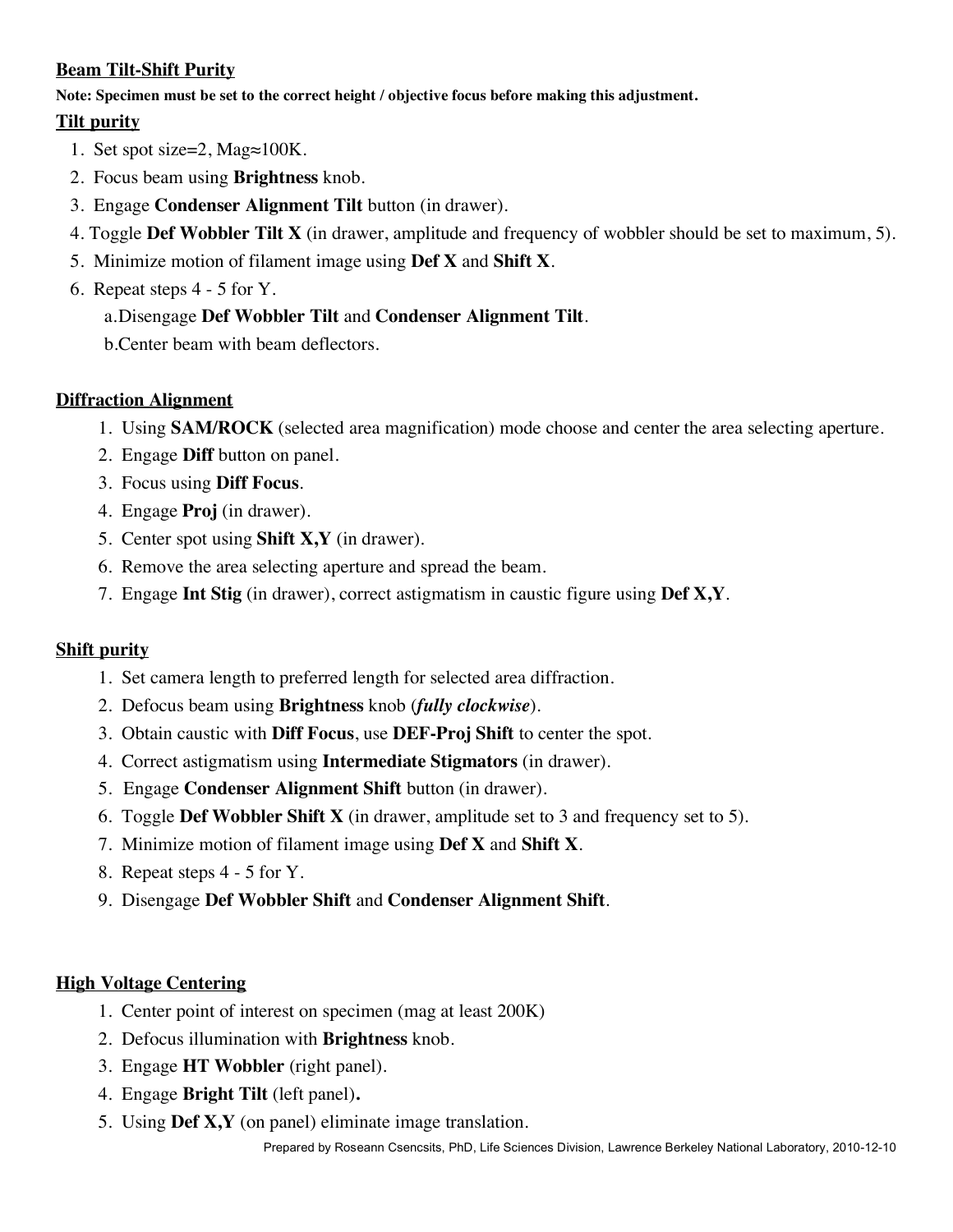6. Disengage **Bright Tilt** and **HT Wobbler**.

#### **Correct objective astigmatism**

- 1. Engage **Mag**.
- 2. Increase Mag to something high 200-500kx.
- 3. Turn **Obj** knob to minimize contrast. (Should occur at values listed in table on page 2, if not, re-adjust z-height).
- 4. Engage **Obj Stigmator** button (in right drawer).
- 5. Use **Def X,Y** (in drawer) to eliminate contrast in an amorphous region.

**Note: Ideal contrast in amorphous region should be matted (black and white dots) at over or under focus, with no streaking or directionality. At minimum contrast condition no contrast should be present. If acquiring images on digital camera, the FFT (fast fourier transform) will have concentric rings when under or over focused and will be without structure when in-focus.**

6. Disengage **Obj Stigmator** button.

# **Notes on using the Gatan Slow Scan CCD Camera**

- 1. Turn on camera (if it is not already on) and turn on the cooler switch (the green light comes on above switch). Launch **Digital Micrograph** software. Allow at least 2 hours for the camera unit to reach thermal equilibrium. The camera may be used without cooling but the images will be noisy
- 2. Set the microscope magnification to a suitable value. A suitable magnification will depend on exactly what you are trying to image. Typically magnifications around 200K to 400K are most suitable for high resolution since they will allow you to set the image astigmatism by monitoring the thin amorphous contamination film that is found at the edge of most specimens.
- 3. To view images via the Gatan camera engage **Screen** button (the viewing screen lifts allowing the electrons to reach the CCD camera).
- 4. Use **Image Shift** (on panel) when small image shifts are needed.

#### **Note: To minimize the number of X-rays hitting the camera the CCD camera is offset to the left of the center of the viewing screen. The center of the CCD camera is at the 9 o'clock position just of the edge of the small viewing screen.**

- 5. Since the phosphor grains in scintillator of the camera are sensitive to thermal variations the gain reference image should checked each session. This is done by collecting a **Gain Normalized Image** of uniform illumination through a hole in the specimen. If structure is observed in this image then collect a new **Gain Reference** image. Click on **Collect Gain Reference** and follow the instructions.
- 6. So that Digital Micrograph will automatically read the microscope magnification, set the JEOL computer to external control. Using JEOL keyboard type **EXT 1** and return.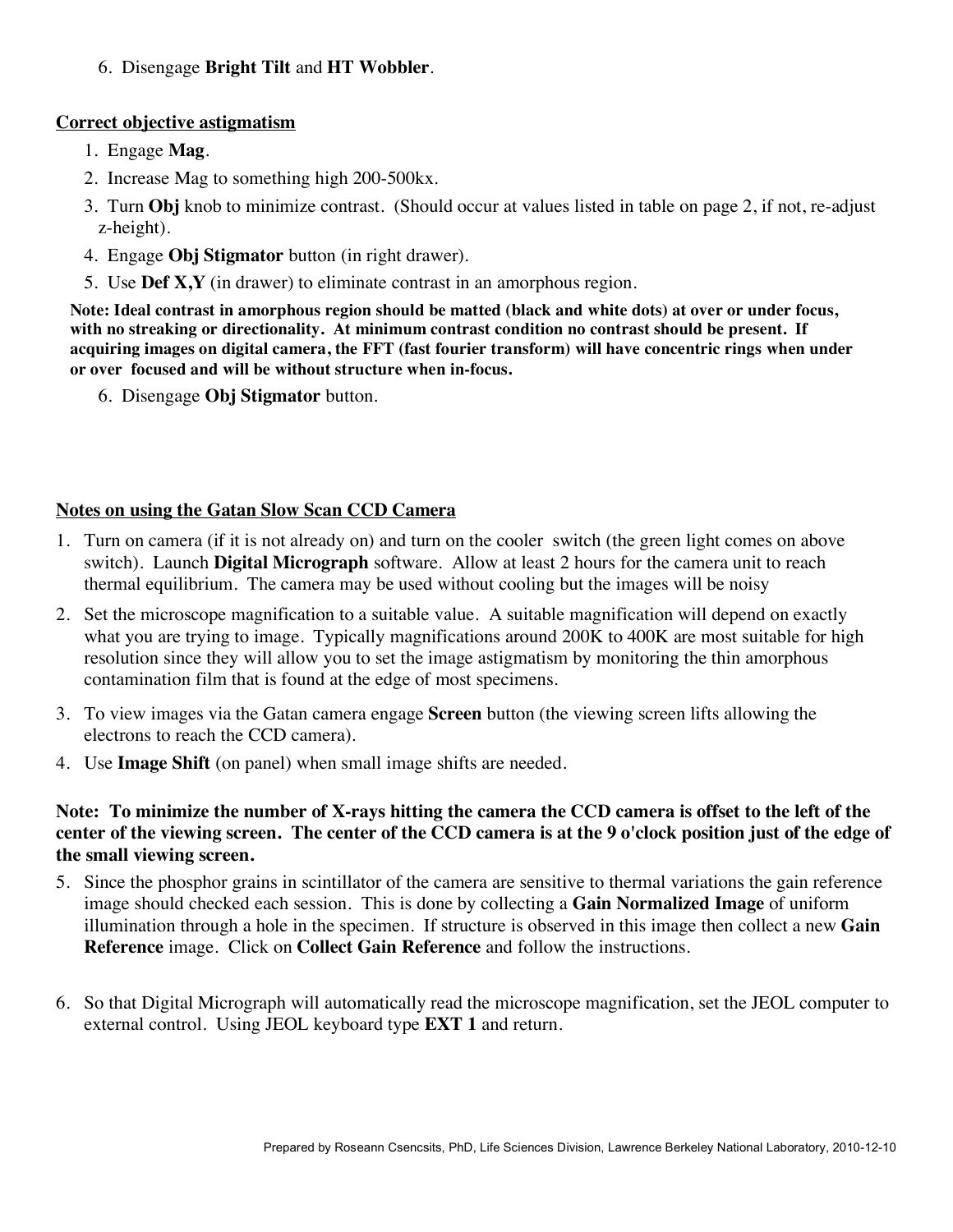# **Notes on Recording Micrographs**

The JEOL camera holds 50 plates. Beware that after the 50th plate has been used the counter for the number of unused plates resets to 50.

1. Micrographs may be recorded by either automatic or manual exposure.

2. The Automatic exposure should only be used for bright field images. Dark field images and diffraction patterns will not usually expose correctly if you attempt to use automatic exposure. Some users have developed a way of using the automatic exposure setting to estimate the exposure of diffraction patterns (and/or dark field images). Such a system will vary from sample to sample and user to user there are no hard and fast rules. The best rule for recording diffraction patterns and dark field images is to bracket several exposures.

3. The automatic exposure system measures the electron current that is incident on the screen and calculates the exposure assuming that the image covers the whole screen.

4. If the small screen is in position the metering system will calculate the exposure based on the illumination on the small screen. If your sample is not of uniform contrast, it may be better to locate your feature of interest on the small screen and let the microscope determine the exposure from the small screen.

5. Manual exposure is selected when the Auto/Shutter button is in the released position and it is not illuminated. Manual exposure times are selected using the rocker switch above the button. Automatic exposure is selected when the Auto/Shutter button is engaged and illuminated.

# **Note that is advisable to leave the Film Advance button in the manual position. The green Auto light should be off. If you use the AUTO position, there is always a plate left under the screen. This plate is wasted when you raise the screen to use the Gatan camera.**

6. When you have selected the area you wish to photograph, set the exposure value (upper right panel), manually or automatically, and press the Photo button once.

7. The microscope advances a plate under the viewing screen, the Photo button light will now be on.

8. Press the Photo button a second time, this exposes the plate. The small green LED above the Photo button will be illuminated while the exposure is taking place.

9. During this process the information field (descriptive text, your film number, voltage and magnification) is also written on to the film.

10. Upon completion of the exposure the plate will be retracted and drop into the exposed plate container. The Photo button light will now be off.

11. If you wish to make multiple exposures you should press the Photo button twice when exposing the plate for the first time, this will disable the plate withdrawal system and allow you to expose another image or diffraction pattern on the same plate. Pressing the Photo button twice for the second exposure allows you to record three exposures on one plate. You may make as many multiple exposures as you wish, simply by pushing the Photo button twice each time you expose the plate.

Prepared by Roseann Csencsits, PhD, Life Sciences Division, Lawrence Berkeley National Laboratory, 2010-12-10 **Note:** In the event of a **camera jam** there will be a shrill alarm sound coming from the microscope, often *changing the magnification will quiet the alarm*. If this occurs follow steps 1 and 2 for **Shutting down the JEOL 4000 EX**. If the alarm sound continues, turn the high voltage **off,** depress the **reset** button (red) below the JEOL 4000 keyboard; this will shut off the alarm. Then **call for assistance** for fixing the camera jam.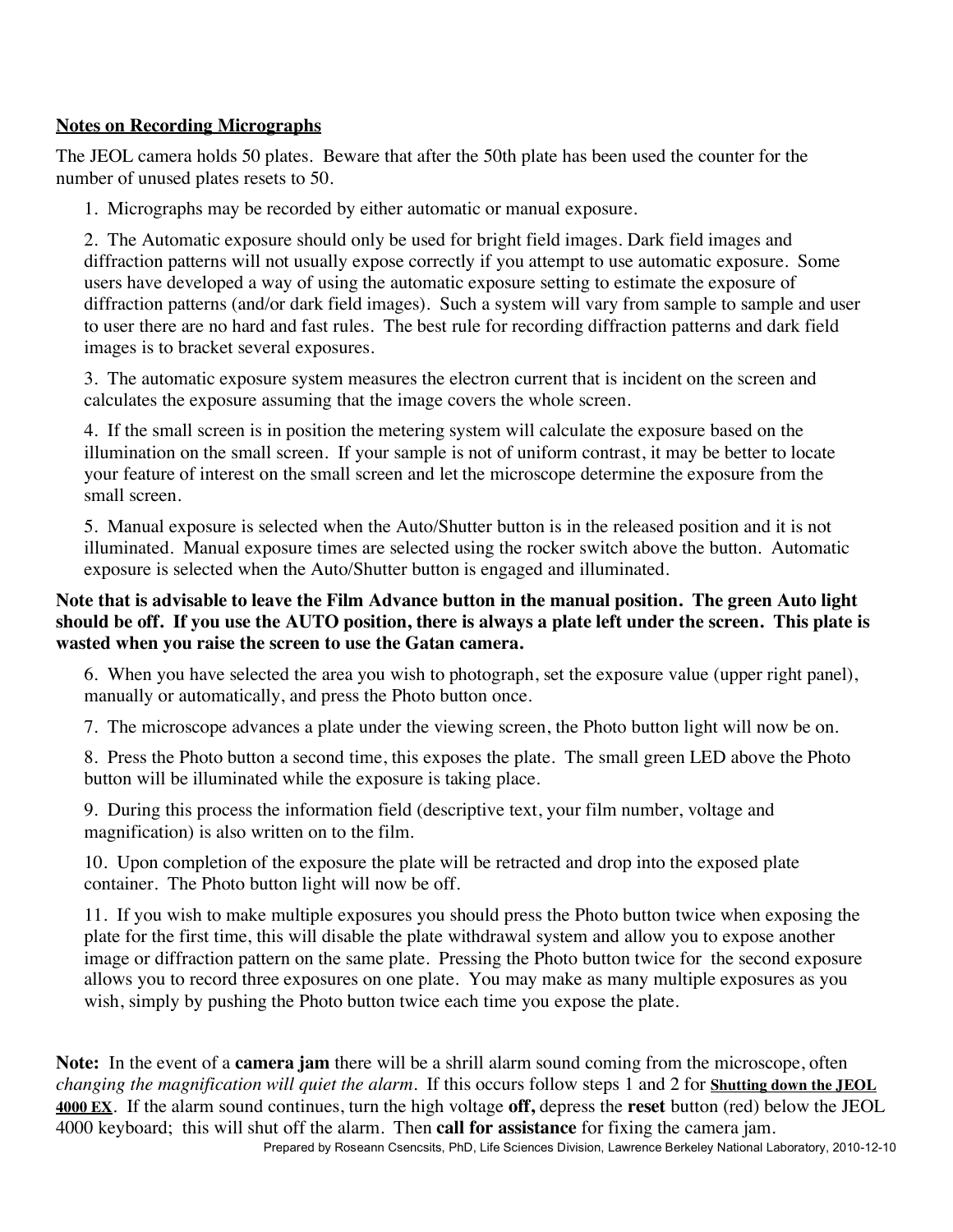#### **Shutting down the JEOL 4000 EX at the end of the day.**

1. Turn down the **Filament** heater.

2. When filament is off push the **Airlock** release button (Isolates the gun from the column and the column from the viewing port and camera.).

#### 3. **Remove Objective and Area Selecting apertures**.

4. Return sample to **HOME** position.

5. If you are a qualified user or operator, remove your specimen. Otherwise ask a qualified operator to remove it or leave it in the microscope and put a note on the column stating that your sample is in the microscope.

6. Replace the photographic plates in the camera as described in **Changing Plates in the 4000 EX**. Always leave a full 50 plates for the next user! The only exception is if the next user agrees to fewer plates.

7. After the camera is back to high vacuum  $(\leq 50\mu A)$ . Place the heaters in the cold traps for the anticontaminating devices (make certain that the hoses for the nitrogen boil off are directed away from the microscope towards the back and that the heaters are pushed all the way down), then depress the **ACD HEAT 1** and **ACD HEAT 2** buttons (in the left drawer).

8. **Turn off the panel lights and lights on the keyboard in the drawer.**

- 9. Set **Magnification** to a **500kx; this keeps the column warm and stable**.
- 10. **Turn down the brightness and contrast on the JEOL CRT**.
- **11. Complete the Login form, including film numbers and comments.**

#### **Changing Plates in the 4000 EX**

#### **Filament should be off and the airlocks closed, high tension stays on. Always wear rubber gloves when handling the film boxes and cassettes.**

1. Turn the valve on the front of the camera chamber clockwise from vertical to horizontal to allow the nitrogen to fill the camera chamber.

2. When the camera door opens withdraw the camera and replace the film catch box with an empty one and replace the film box with a new one. Make certain that both boxes are seated properly.

3. Push the camera back into the chamber. **Inspect the o-ring on the camera door, wipe off any hairs or dust using your glove.**

4. Close the camera door and turn the valve back down to the vertical position.

5. Check the camera vacuum level on the meter below the high voltage tank on the west side. The camera should reach high vacuum conditions (<50µA) in 15 minutes.

6. To reset the unexposed film counter, type in **FUN** and enter 50 <return>.